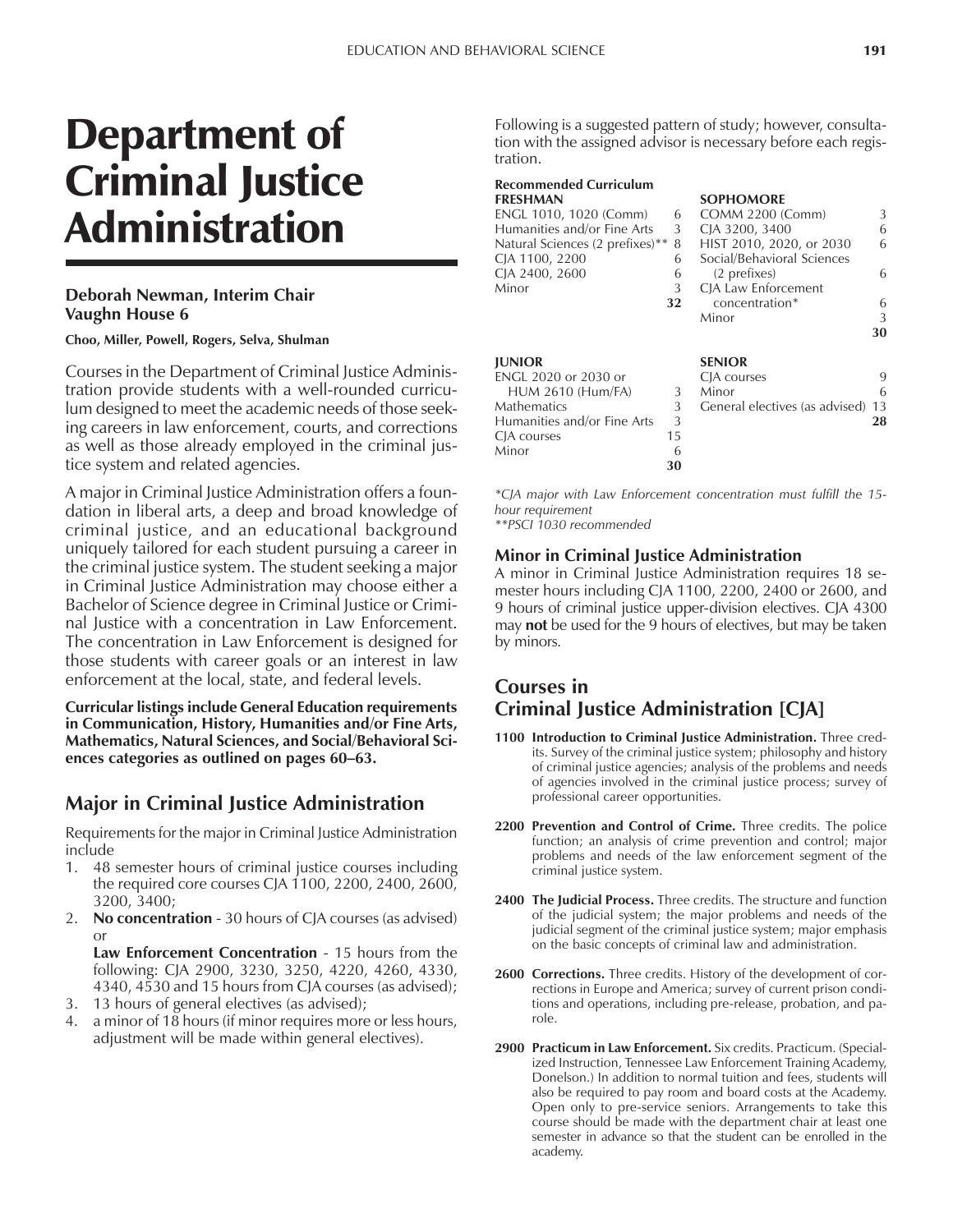- **3200 Research Methods with Computer Technology.** Three credits. Prerequisite: CJA 1100 or permission of instructor. Overview of scientific research methods in criminal justice with emphasis on computer technology to conduct research and interpretation and analysis on various statistical data.
- **3220 Ethics in Criminal Justice.** Three credits. Principles of justice and ethics. Covers ethics and law, police and ethical standards, ethics and the courts, and correctional ethics.
- **3230 Police Organization and Administration.** Three credits. Principles of organization and personnel management, line staff and auxiliary functions; the police organization and the individual; planning, research, and development; political controls on authority and jurisdiction; professionalization of the police.
- **3250 Criminal Law.** Three credits. Prerequisite: CJA 1110. Theories and principles of the body of substantive criminal law. Covers the elements of the range of criminal law offenses.
- **3400 Constitutional Issues and Criminal Justice.** Three credits. Development of Constitutional and procedural controls of the administration of criminal justice. Constitutional limits on law enforcement agencies including the laws of arrest, search and seizure, admissions and confessions, and eavesdropping; on pretrial and trial procedures, on past conviction processes. Emphasis on current U.S. Supreme Court decisions.
- **3630 Probation and Parole.** Three credits. An analysis of the history, theory, philosophy, and function of probation, parole and pardon; evaluation of the effectiveness of the individual in the community; usage of pre-sentence investigation; selection, supervision, and release of probationers and parolees.
- **3700 Women, Crime, and Justice Administration.** Three credits. (Same as WMST 3700.) Explores the experience of women in the criminal justice system as victims of violence and as criminal justice employees and prisoners. Focus on gender-based differences in the experience of criminal justice from historical, economic, and professional perspectives.
- **3750 Terrorism and Criminal Justice.** Three credits. Prerequisite: CJA 1100 or permission of instructor. Meaning, history, purposes, and incidents of terrorism. Emphasis on terrorist acts as crimes along with the unique role of law enforcement in the detection, prevention, investigation, and prosecution of the crimes. Legislative, constitutional, and legal issues surrounding law enforcement, courts, and corrections explored.
- **3900 Organized and White-Collar Crime.** Three credits. Prerequisite: CJA 1110. Explores emergent and historical treatments of white collar and organized crime, with an emphasis on theoretical, etiological, and enforcement typologies in both the criminological and criminal justice literatures. Advent of several high-profile connections between traditionally distinct organized and white-collar crimes emphasized.
- **4220 Community Relations and Minority Problems.** Three credits. Analysis of public hostility toward police and current community relations projects, human relations, training and education of law enforcement officers; responsibilities of police administrators, causes of tension and conflict, dissent and disorder, positive and negative factors in the control of minority group hostilities; minority recruitment in law enforcement.
- **4260 Special Issues in Law Enforcement.** Three credits. A variety of subtopics related to the law enforcement segment of the criminal justice system such as problems in private and public morality with regard to drug use, alcoholism and sex offenses; analysis

of current police training programs; relationship between legislation and political processes which affect law enforcement.

- **4300 Criminal Justice Internship.** Nine credits. (Open only to preservice seniors, e.g., those preparing for a career in the criminal justice field who are not currently employed by a criminal justice agency and restricted to Criminal Justice Administration majors and minors. Permission of instructor required.) Field placement in a criminal justice agency to provide practical understanding and experience in the field. A minimum of 320 clock hours required.
- **4330 Criminal Investigations.** Three credits. (For Criminal Justice Administration majors or minors or with permission of instructor.) General investigative responsibilities and techniques including administration, preparation, investigative jurisdiction and responsibility, and the importance of substantive report writing.
- **4340 Advanced Criminal Investigation.** Three credits. Prerequisite: CJA 4330. Advanced approach to the various elements of criminal investigations. Provides simulated investigative experiences through the use of mock crime scenes. Emphasis on preparing students for a career in law enforcement.
- **4500 The Juvenile Justice System.** Three credits. The problem of juvenile delinquency and youth crime with emphasis on the history of the juvenile justice system, the court and police role within the system, rehabilitation and correction of the delinquent, and juvenile probation services. Alternatives to traditional procedures, such as community-based programs versus correctional institutions, and non-judicial and judicial adjustment examined.
- **4530 Criminal Evidence and Procedures.** Three credits. Designed to develop an understanding of the types of individuals and problems of admissibility in court proceedings, the proper treatment and disposition of evidence, the legal procedure to be followed, and the actual trial procedure.
- **4750 Seminar in Corrections.** Three credits. Each student required to select a problem area of interest for an intensive research effort. The group will be presented with a contemporary corrections issue or problem and will be required to create practical and workable strategies for coping with the issue.
- **4800 Crime in America: An Assessment.** Three credits. An in-depth survey of the impact of crime on American society; the amount and trends of crime, the economic impact of crime, professional and white collar crime, characteristics of offenders, and victims of crime.
- **4850 Private and Industrial Security.** Three credits. An examination of the relationship between the criminal justice system and private and industrial security including historical roots and mutual concerns. Also internal theft, white-collar crime, retail security, institutional security, cargo and computer security as well as the role of the criminal justice system in prevention and investigation.
- **4860 Security Administration.** Three credits. The placement of the security function within an organization. The role of the security manager in developing a program to protect assets and reduce illegal losses and to provide protection for personnel. The application of management techniques to the operation of the organization's security division, including personnel recruitment and selection. Development of security survey techniques, identification of security risks, and techniques used to eliminate opportunities for theft.